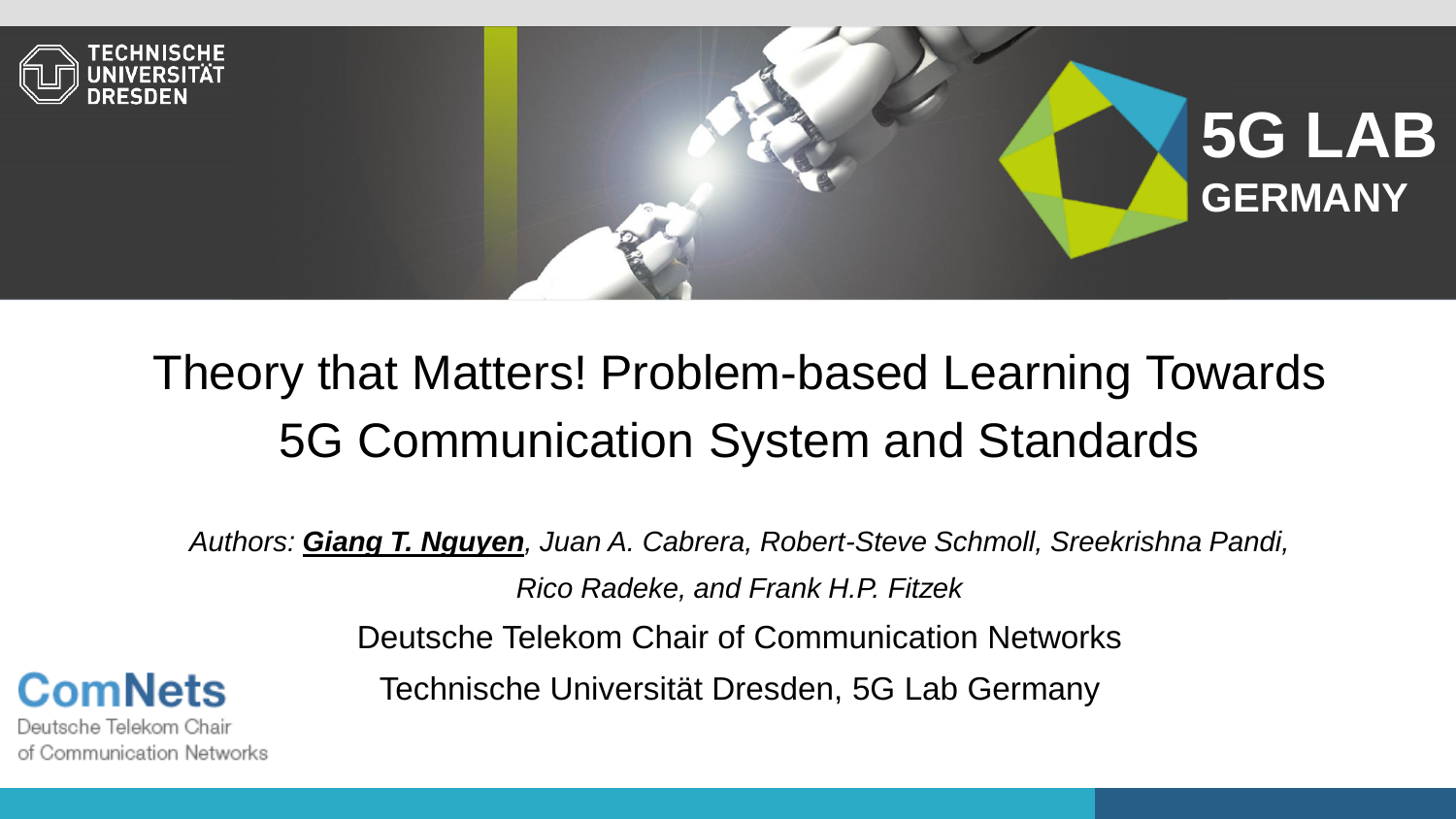#### **Motivation**

1



- Teaching current & future technologies: prone to dramatic & fast changes
- We are facing such a situation currently with 5G communication system
- Traditional approach: teaching only matured standards
	- $\Box$  The lag between waiting for the standardized technologies and transferring the knowledge to students

Is it sufficiently active to keep up the pace?

- $\Box$  Proactively engage students and researchers earlier & at greater extent
- $\Box$  !!! The risk: efforts invested in updating the curriculum might be wasted
- Flexible design of the curricula, allowing for shifting technology focus without changing the curriculum's structure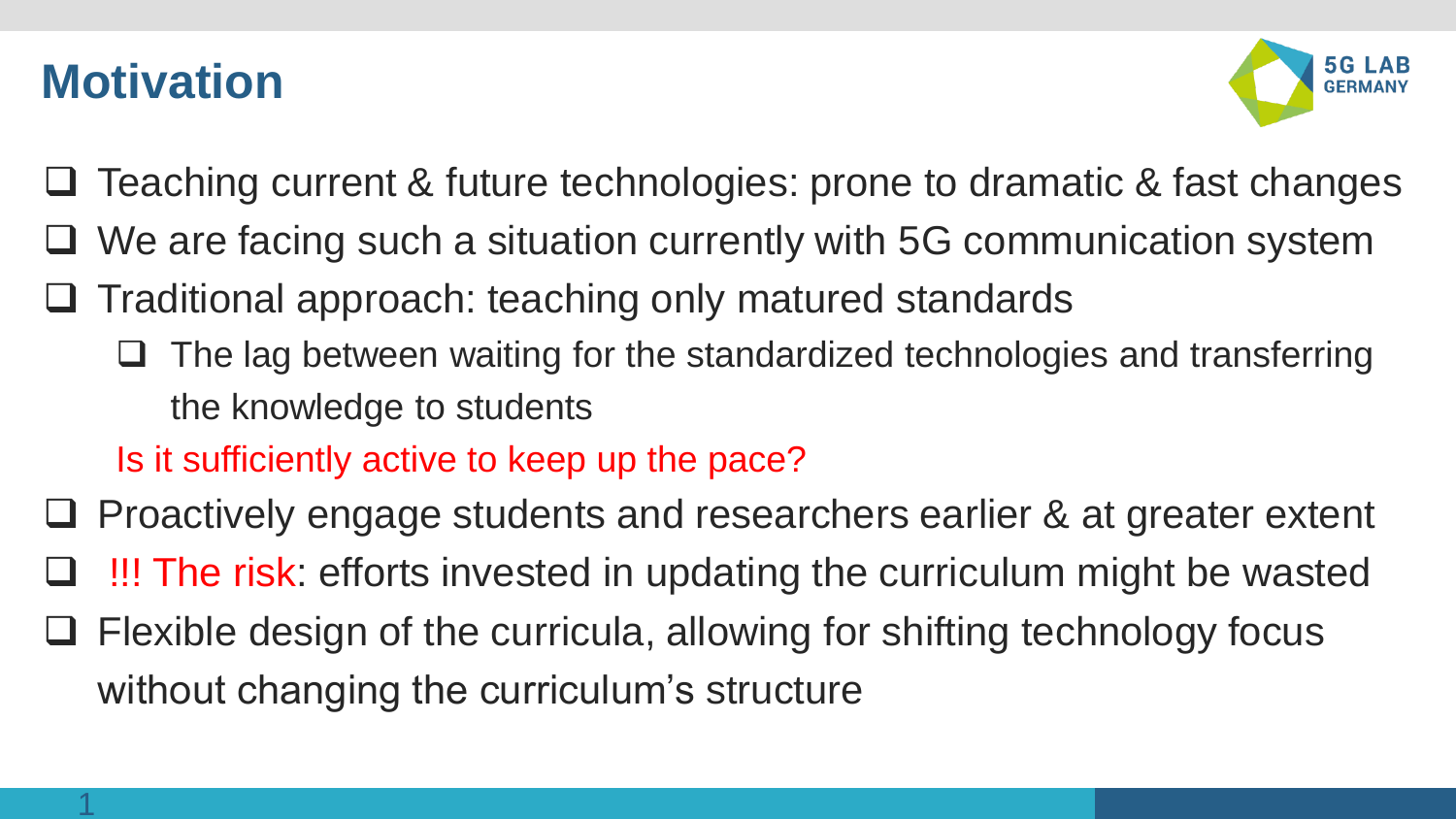#### **Content**



- $\Box$  Towards 5G communication system
- $\Box$  Approach: Theory that matters!
- □ Idea of "Future Communication Networks"
- $\Box$  Design of the module
- □ Case study
- **Q** Conclusion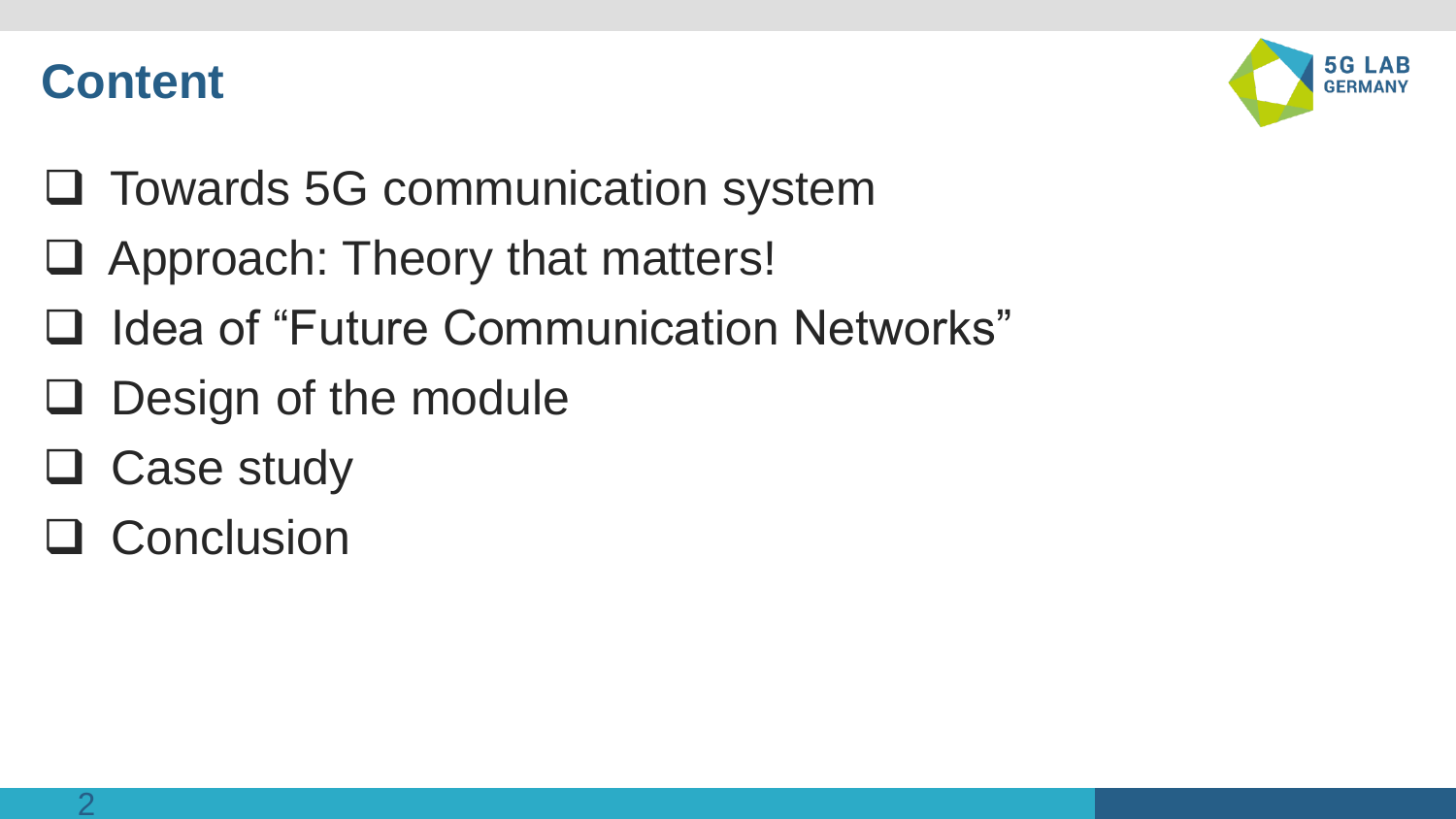## **Towards 5G communication system**





- $\Box$  Standardization has also been taking place very actively
- $\Box$  A substantial number of 5G topics are covered within the umbrella of IETF:
	- □ Network Coding
	- **Q** NFV, SDN
	- ICN, CDN
	- MP-TCP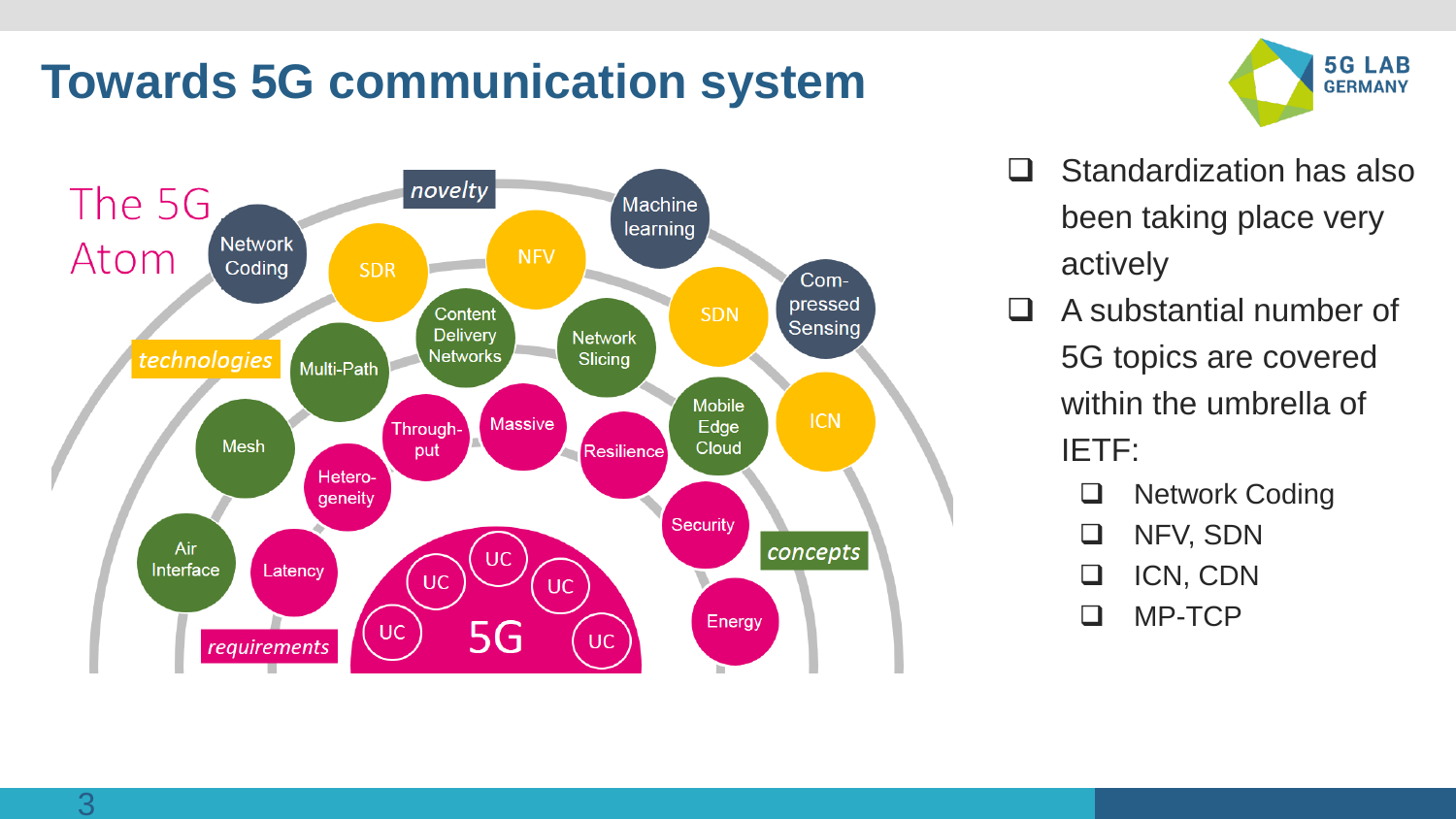## **Approach: Theory that matters!**





- $\Box$  To explore new knowledge that might be applied in real-life scenarios
- $\Box$  Advocate the applicability of research outcomes that can be applied in real life
- $\Box$  Fnables a continuous refinement of both research areas and respective curriculum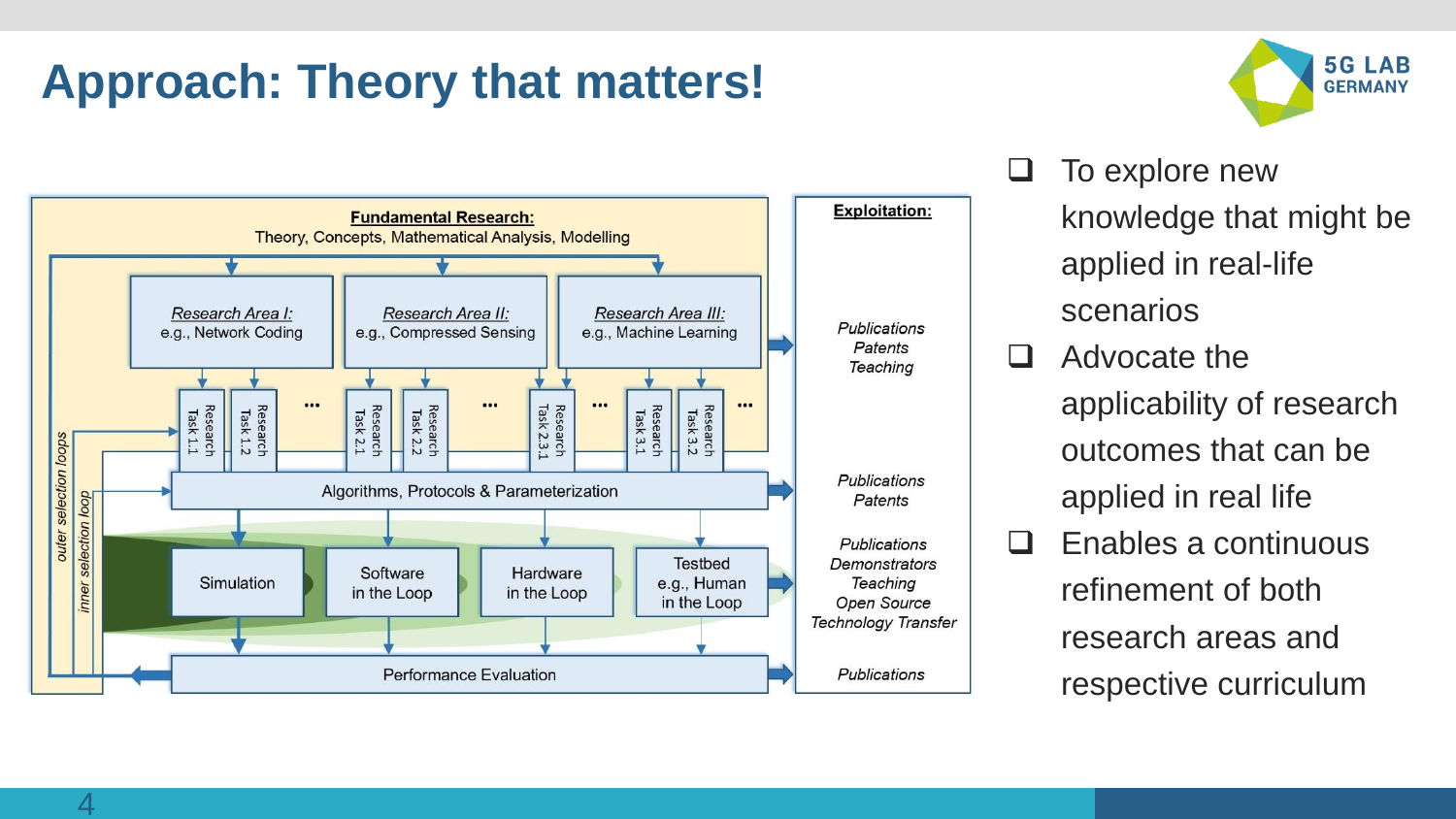### **Idea of "Future Communication Networks"**





- Content of the module stems directly from the 5G concepts and novel technologies
- $\Box$  To deploy our module, we apply
	- *problem-based learning (PBL)*
- Two factors facilitate this renovation:
	- $\Box$  Students: main characters in the search of knowledge, and the lecturers provide guidance
	- $\Box$  Junior researchers involve in the teaching of topics and tools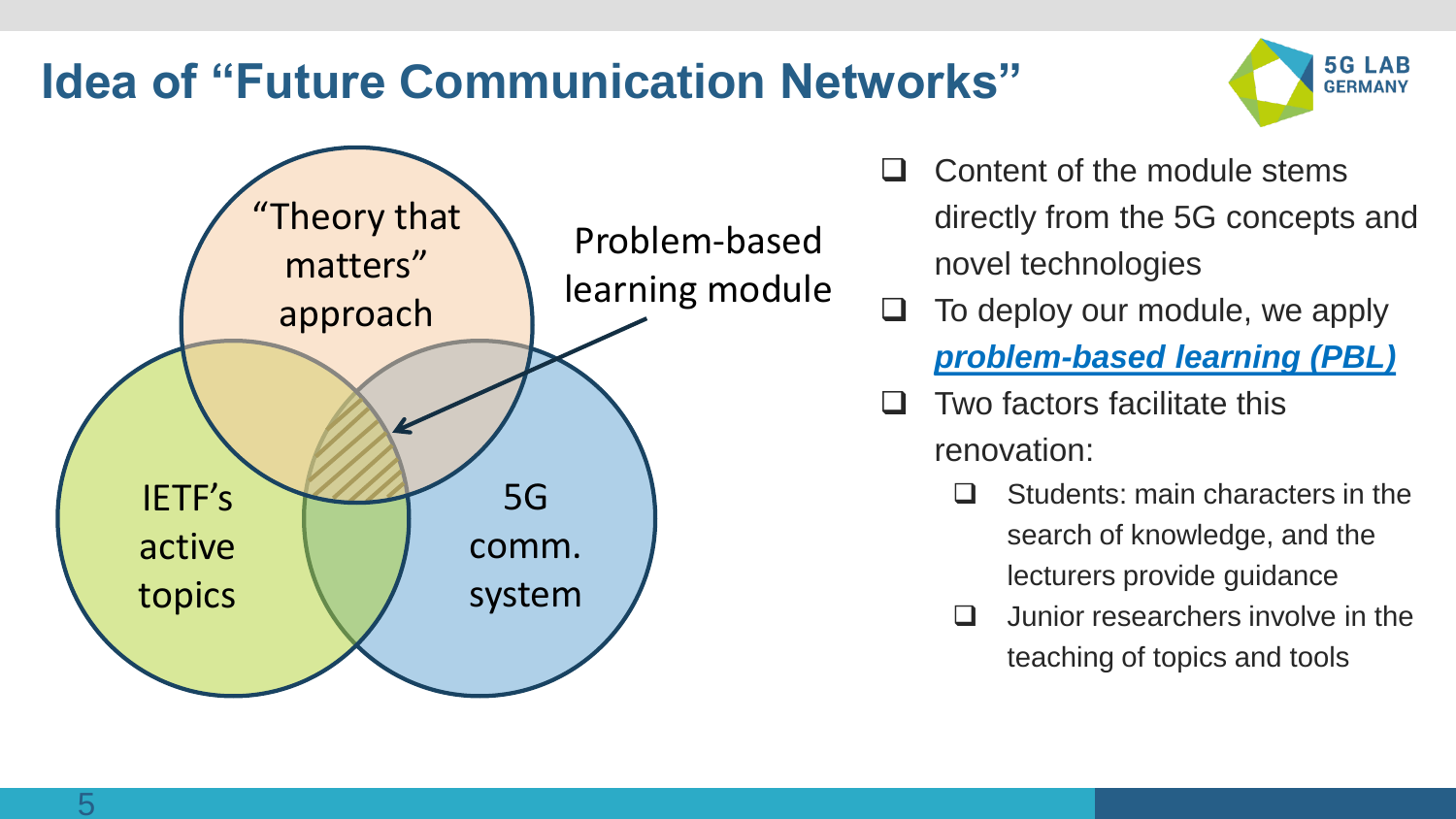#### **Design of the module**





**Q** Lecture series: selfcontained presentations

 $\Box$  By the end of the semester, students have to take an examination for this module which consists of two parts: □ An oral examination  $\Box$  A presentation with demonstration of the project work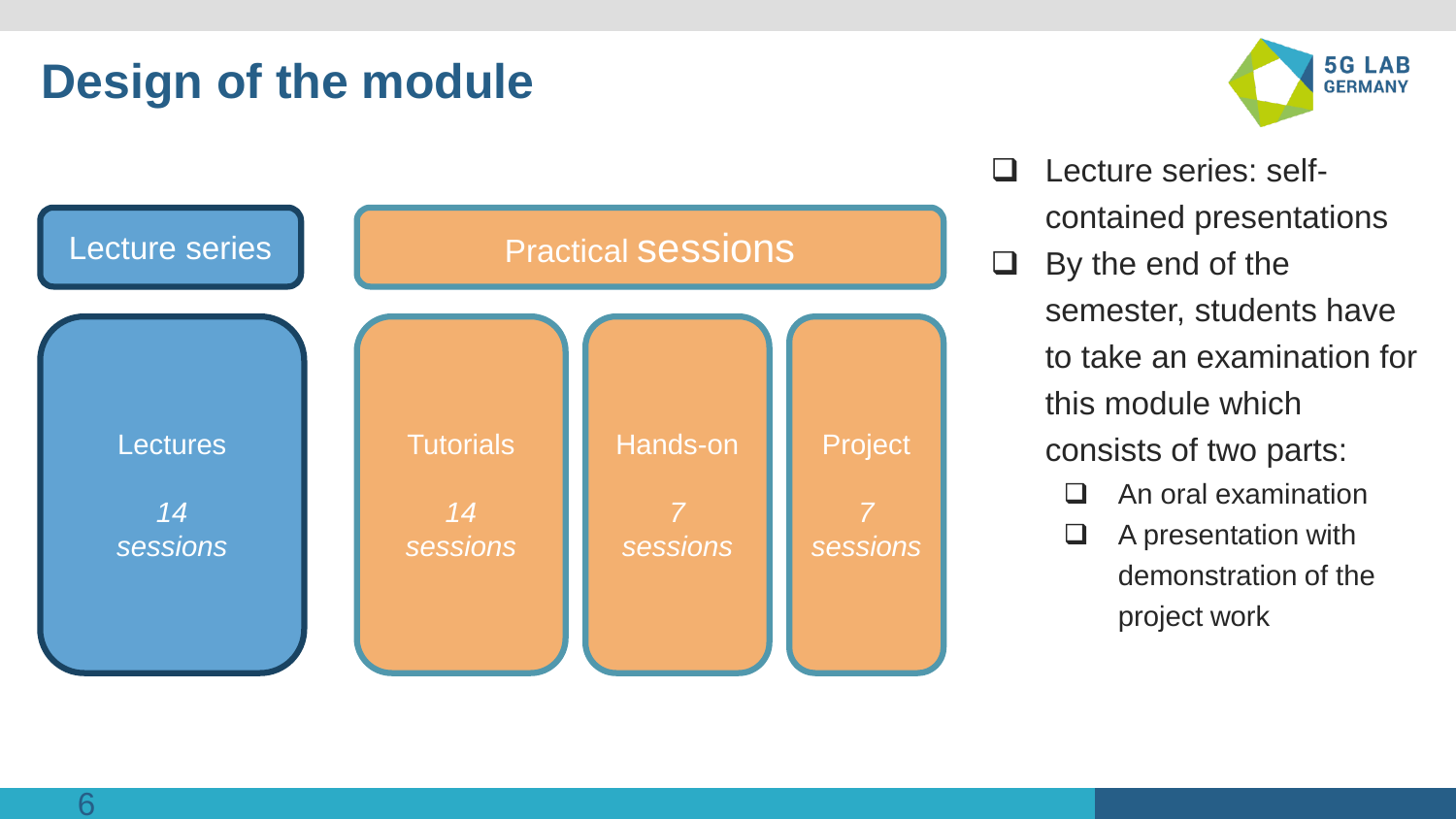#### **Case study: Winter semester 2016 (1)**



|  | Week           | <b>Lectures</b>                                                                           | <b>Practical sessions</b> (including tutorials, hands-on group sessions and project work)        |
|--|----------------|-------------------------------------------------------------------------------------------|--------------------------------------------------------------------------------------------------|
|  | $\mathbf{1}$   | Introduction to module's lectures with respect to IETF/IRTF.<br>IEEE, ETSI working groups | Overview practical sessions: The idea and examples of PBL, exam                                  |
|  | $\overline{2}$ | Guided visit to 5G Lab Germany: Research Facilities and                                   | Python and KODO – the network coding library                                                     |
|  |                | 5G testbeds                                                                               | Tools for managing small testbeds: SCP, Rsync, Python fabric                                     |
|  | 3              | Tactile Internet & Cyber-Physical Systems                                                 | Network tools: Wireshark, Tshark, Iperf3, Mausezahn, nmap                                        |
|  |                |                                                                                           | Enabling and using Multipath TCP in the Linux kernel                                             |
|  | $\overline{4}$ | Software Defined Networks                                                                 | $NS-3$ – the network simulator I: Introduction                                                   |
|  |                |                                                                                           | $NS-3$ – the network simulator II: Network coding in NS-3                                        |
|  | 5              | Network Function Virtualization                                                           | Hands-on session 1: First Contact with Lego robot                                                |
|  |                |                                                                                           | Mininet: A scalable network emulation environment                                                |
|  | 6              | Mobile Edge Computing                                                                     | Docker container: Introduction                                                                   |
|  |                |                                                                                           | Hands-on session 2: Wireless access to Lego robot                                                |
|  | $\overline{7}$ | General topics on multi-path communication                                                | Docker II: Managing docker images                                                                |
|  |                |                                                                                           | Docker III: Managing multi-container dependencies                                                |
|  | 8              | Quic protocol and Multi-Path TCP                                                          | Hands-on session 3: Path-detection - Control algorithm                                           |
|  |                |                                                                                           | OpenStack I: Installation and Dashboard                                                          |
|  | 9              | Guest Lecture from Bruno Jacobfeuerborn                                                   | OpenStack II: Topology creation and management                                                   |
|  |                | (CTO of Deutsche Telekom)                                                                 | Hands-on session 4: cloud-based control algorithm                                                |
|  | 10             | Performance evaluation tools                                                              | Software Defined Networks I: Ryu and Open vSwitch (Installation)                                 |
|  |                | Discrete event and random numbers                                                         | Software Defined Networks II: Ryu and Open vSwitch (North-bound API)                             |
|  | 11             |                                                                                           | Machine learning I: Introduction and basic tools                                                 |
|  | 12             | IoT and LoRa                                                                              | Machine learning II: Advanced topics                                                             |
|  |                |                                                                                           | Hands-on session 5: Putting it all together                                                      |
|  | 13             | WebRTC, ICN, CDN                                                                          | Processing experiment results: Jupyter notebook, Pandas library and Matplotlib<br>Project work 1 |
|  |                |                                                                                           |                                                                                                  |
|  | 14             | Summary of the module and exam preparation                                                | Project work 2                                                                                   |
|  |                |                                                                                           |                                                                                                  |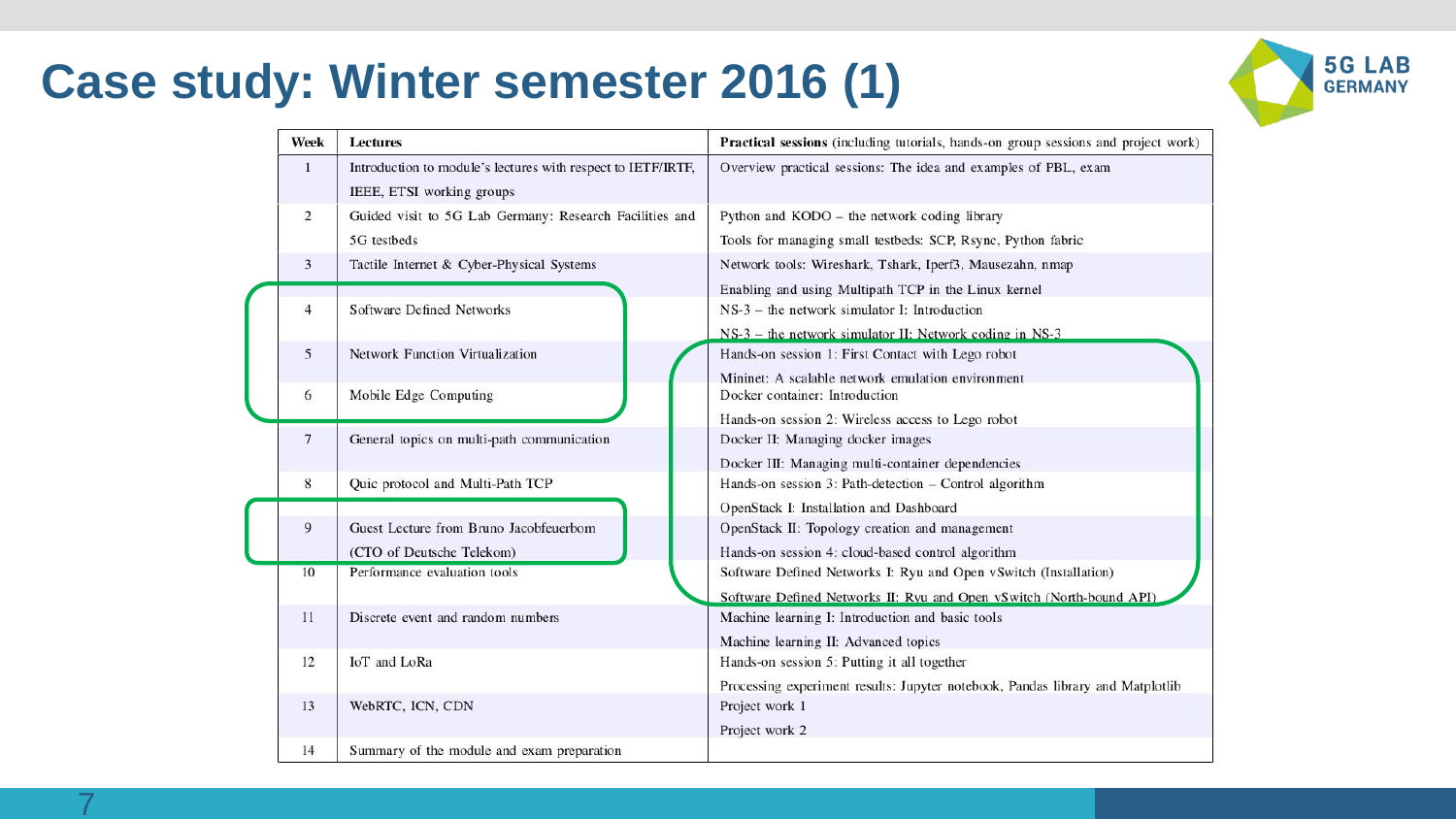### **Case study: Winter semester 2016 (2)**



- Thematic problem for *hands-on*: "Mobile Edge Computing"
- Object under control: Lego robot which has to detect the path on the ground and moves forward
- $\Box$  The challenge is to detach the control software of the robot from the robot's hardware and then host the software in a cloud environment
- $\Box$  There are totally five hands-on sessions:
	- 1. First contact with Lego robot
	- 2. Wireless access to Lego robot
	- 3. Path-detection control algorithm
	- 4. Cloud-based control software
	- 5. Putting it all together

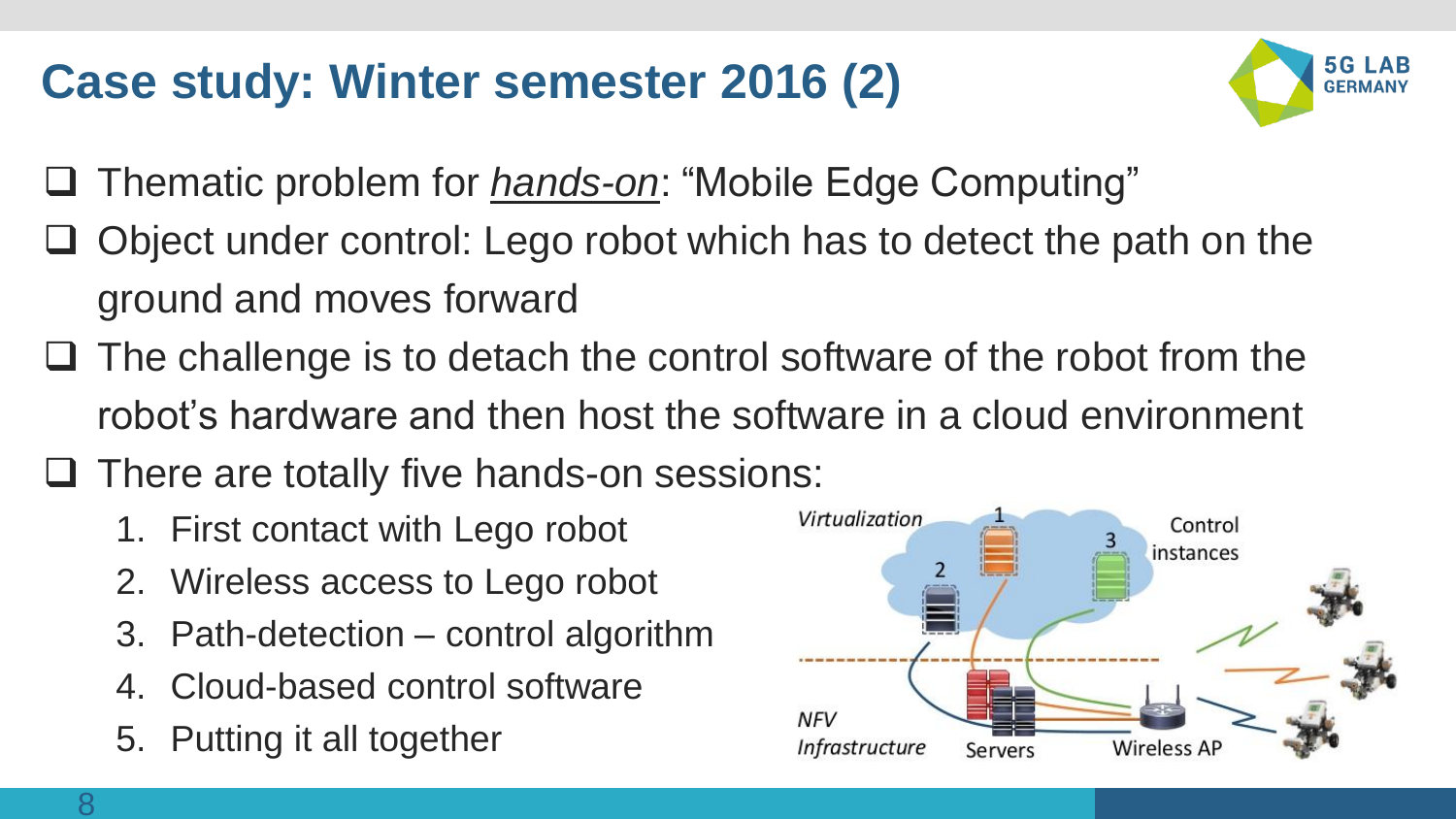#### **Case study: Winter semester 2016 (3)**



- Researchers of the group propose *individual projects* involving technologies introduced in the lectures and tutorials
- Each student selects one individual project. E.g.: "Performance evaluation of virtualization technologies in live migration"
	- 1. Deploy a cloud computing testbed using the OpenStack framework to support several virtualization technologies such as KVM, Xen and Docker
	- 2. Perform live migration of services and collect data such as latency
	- 3. Analyze results, by data analysis libraries introduced in the module
	- 4. Present experiments in a short report